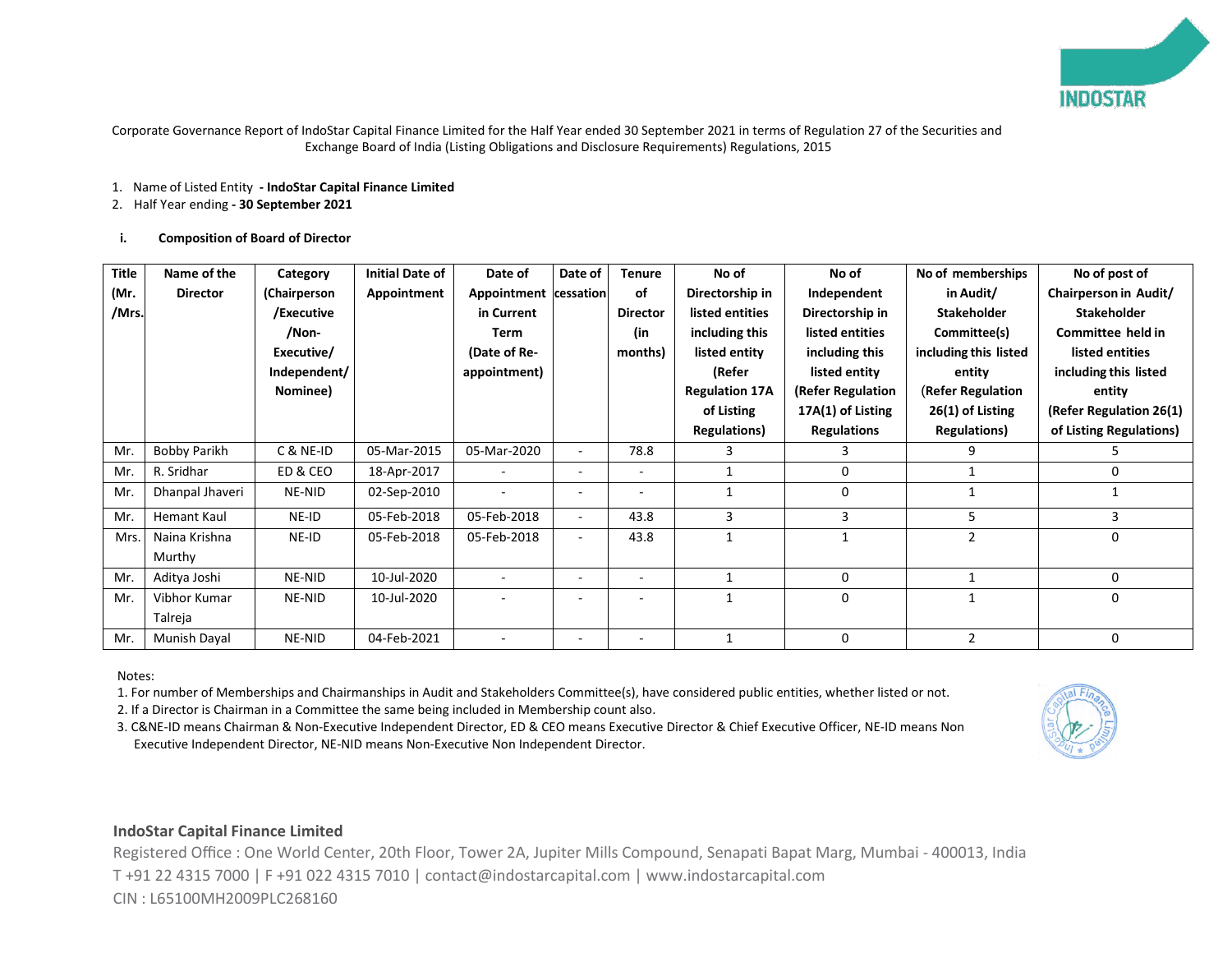

## **ii. Composition of Committees**

|     | <b>Audit Committee</b> |          |                        |                         |                          |  |  |
|-----|------------------------|----------|------------------------|-------------------------|--------------------------|--|--|
| Sr. | Name of the Member(s)  | Category | Chairperson/Membership | <b>Appointment Date</b> | <b>Cessation Date</b>    |  |  |
| No. |                        |          |                        |                         |                          |  |  |
|     | Bobby Parikh           | NE-ID    | Chairperson            | 05-Mar-2015             | -                        |  |  |
|     | Aditya Joshi           | NE-NID   | Member                 | 10-Jul-2020             | $\overline{\phantom{a}}$ |  |  |
|     | Naina Krishna Murthy   | NE-ID    | Member                 | 05-Feb-2018             | -                        |  |  |
|     | Hemant Kaul            | NE-ID    | Member                 | 05-Feb-2018             | $\overline{\phantom{a}}$ |  |  |

| <b>Nomination and Remuneration Committee</b> |
|----------------------------------------------|
|----------------------------------------------|

| Sr.                                                                                                         | Name of the Member(s)                                                                                                         | Category | Chairperson/Membership | <b>Appointment Date</b> | <b>Cessation Date</b> |  |
|-------------------------------------------------------------------------------------------------------------|-------------------------------------------------------------------------------------------------------------------------------|----------|------------------------|-------------------------|-----------------------|--|
| No.                                                                                                         |                                                                                                                               |          |                        |                         |                       |  |
|                                                                                                             | Hemant Kaul                                                                                                                   | NE-ID    | Chairperson*           | 05-Feb-2018             |                       |  |
|                                                                                                             | Aditya Joshi                                                                                                                  | NE-NID   | Member                 | 10-Jul-2020             |                       |  |
|                                                                                                             | Dhanpal Jhaveri                                                                                                               | NE-NID   | Member                 | 05-May-2015             |                       |  |
| 4                                                                                                           | Bobby Parikh<br>Member#<br>05-Mar-2015<br>NE-ID                                                                               |          |                        |                         |                       |  |
| * Mr. Hemant Kaul was appointed as the Chairman of the Nomination & Remuneration Committee on 10 July 2020. |                                                                                                                               |          |                        |                         |                       |  |
|                                                                                                             | #Mr. Bobby Parikh was appointed as the Chairman of the Nomination & Remuneration Committee on 5 May 2015 and ceased to be the |          |                        |                         |                       |  |

Chairman of Nomination & Remuneration Committee on 10 July 2020.

| <b>Stakeholders Relationship Committee</b> |                       |          |                        |                         |                          |  |
|--------------------------------------------|-----------------------|----------|------------------------|-------------------------|--------------------------|--|
| Sr.                                        | Name of the Member(s) | Category | Chairperson/Membership | <b>Appointment Date</b> | <b>Cessation Date</b>    |  |
| No.                                        |                       |          |                        |                         |                          |  |
|                                            | Dhanpal Jhaveri       | NE-NID   | Chairperson            | 05-Feb-2018             |                          |  |
|                                            | R. Sridhar            | ED       | Member                 | 05-Feb-2018             | $\overline{\phantom{a}}$ |  |
|                                            | Naina Krishna Murthy  | NE-ID    | Member                 | 10-Jul-2020             | <b>1</b>                 |  |
| 4                                          | Bobby Parikh          | NE-ID    | Member                 | 05-Feb-2018             |                          |  |
|                                            | Munish Dayal          | NE-NID   | Member                 | 17-Jun-2021             |                          |  |



|     | <b>Risk Management Committee</b> |          |                                                                                                  |                         |                       |  |
|-----|----------------------------------|----------|--------------------------------------------------------------------------------------------------|-------------------------|-----------------------|--|
| Sr. | Name of the Member(s)            | Category | Chairperson/Membership                                                                           | <b>Appointment Date</b> | <b>Cessation Date</b> |  |
| No. |                                  |          |                                                                                                  |                         |                       |  |
|     | Hemant Kaul                      | NE-ID    | Chairperson*                                                                                     | 05-Feb-2018             |                       |  |
| າ   | R. Sridhar                       | ED       | Member                                                                                           | 05-Feb-2018             |                       |  |
| 3   | Amol Joshi                       | Member   | Member                                                                                           | 08-Aug-2019             |                       |  |
| 4   | <b>Mohit Mairal</b>              | Member   | Member                                                                                           | 05-Nov-2020             |                       |  |
| 5   | Vibhor Kumar Talreja             | NE-NID   | Member                                                                                           | 10-Jul-2020             |                       |  |
| 6   | Munish Dayal                     | NE-NID   | Member                                                                                           | 17-Jun-2021             |                       |  |
|     |                                  |          | *Mr. Hemant Kaul was appointed as the Chairman of the Risk Management Committee on 10 July 2020. |                         |                       |  |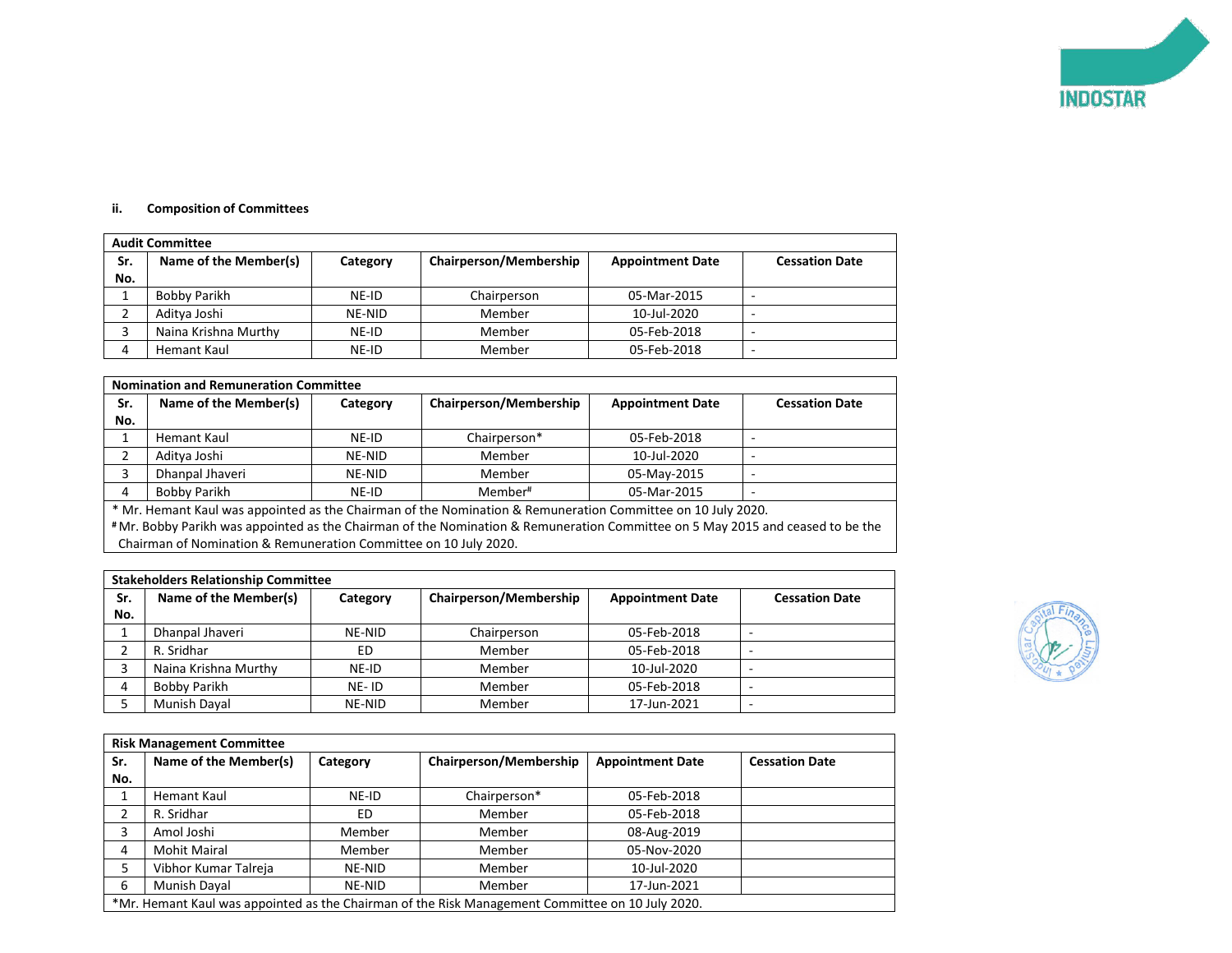

|                                                 | <b>Corporate Social Responsibility Committee</b>                                                                           |        |                       |             |  |  |
|-------------------------------------------------|----------------------------------------------------------------------------------------------------------------------------|--------|-----------------------|-------------|--|--|
| Sr.                                             | Name of the Member(s)<br>Chairperson/Membership<br><b>Appointment Date</b><br>Category                                     |        | <b>Cessation Date</b> |             |  |  |
| No.                                             |                                                                                                                            |        |                       |             |  |  |
|                                                 | Naina Krishna Murthy                                                                                                       | NE-ID  | Chairperson*          | 05-Feb-2018 |  |  |
|                                                 | Bobby Parikh                                                                                                               | NE-ID  | Member                | 10-Jul-2020 |  |  |
|                                                 | Dhanpal Jhaveri                                                                                                            | NE-NID | Member                | 12-Nov-2014 |  |  |
| 4                                               | R. Sridhar                                                                                                                 | ED     | Member                | 18-Apr-2017 |  |  |
| 04-Feb-2021<br>Munish Dayal<br>NE-NID<br>Member |                                                                                                                            |        |                       |             |  |  |
|                                                 | *Mrs. Naina Krishna Murthy was appointed as the Chairman of the Corporate Social Responsibility Committee on 10 July 2020. |        |                       |             |  |  |

## **iii. Meeting of Board of Directors**

| Sr | Date(s) of meeting (if any)<br>in the previous quarter | Date(s) of meeting (if any) in<br>the current quarter | Maximum gap between any two<br>consecutive (in number of days) | Whether requirement of<br>Quorum met (Yes/No) |
|----|--------------------------------------------------------|-------------------------------------------------------|----------------------------------------------------------------|-----------------------------------------------|
|    | 03-Jun-2021                                            |                                                       | -                                                              | Yes                                           |
|    | 17-Jun-2021                                            | $\overline{\phantom{0}}$                              | 13                                                             | Yes                                           |
|    |                                                        | 02-Jul-2021                                           | 14                                                             | Yes                                           |
|    |                                                        | 12-Aug-2021                                           | 40                                                             | Yes                                           |

## **iv. Meeting of Committees**

| Sr.            | Name of the<br>Committee                             | Date(s) of<br>meeting (if any)<br>in the previous<br>quarter | Date(s) of meeting (if<br>any) in the current<br>quarter | Maximum gap<br>between any two<br>consecutive (in number<br>of days) | Whether requirement<br>of Quorum met<br>(Yes/No) |
|----------------|------------------------------------------------------|--------------------------------------------------------------|----------------------------------------------------------|----------------------------------------------------------------------|--------------------------------------------------|
| $\mathbf{1}$   | <b>Audit Committee</b>                               | 03-Jun-2021                                                  |                                                          |                                                                      | Yes                                              |
|                |                                                      | 17-Jun-2021                                                  |                                                          | 13                                                                   | Yes                                              |
|                |                                                      |                                                              | 02-Jul-2021                                              | 14                                                                   | <b>Yes</b>                                       |
|                |                                                      |                                                              | 12-Aug-2021                                              |                                                                      | Yes                                              |
| $\overline{2}$ | Nomination and                                       | 15-Jun-2021                                                  |                                                          |                                                                      | Yes                                              |
|                | remuneration<br>Committee                            |                                                              | 11-Aug-2021                                              |                                                                      | Yes                                              |
| 3              | <b>Stakeholders</b><br><b>Relationship Committee</b> | 15-Jun-2021                                                  |                                                          |                                                                      | Yes                                              |
| $\overline{4}$ | <b>Risk Management</b>                               | 15-Jun-2021                                                  |                                                          |                                                                      | Yes                                              |
|                | Committee                                            |                                                              | 11-Aug-2021                                              |                                                                      | <b>Yes</b>                                       |
| 5              | Corporate Social<br>Responsibility<br>Committee      | 15-Jun-2021                                                  |                                                          |                                                                      | Yes                                              |

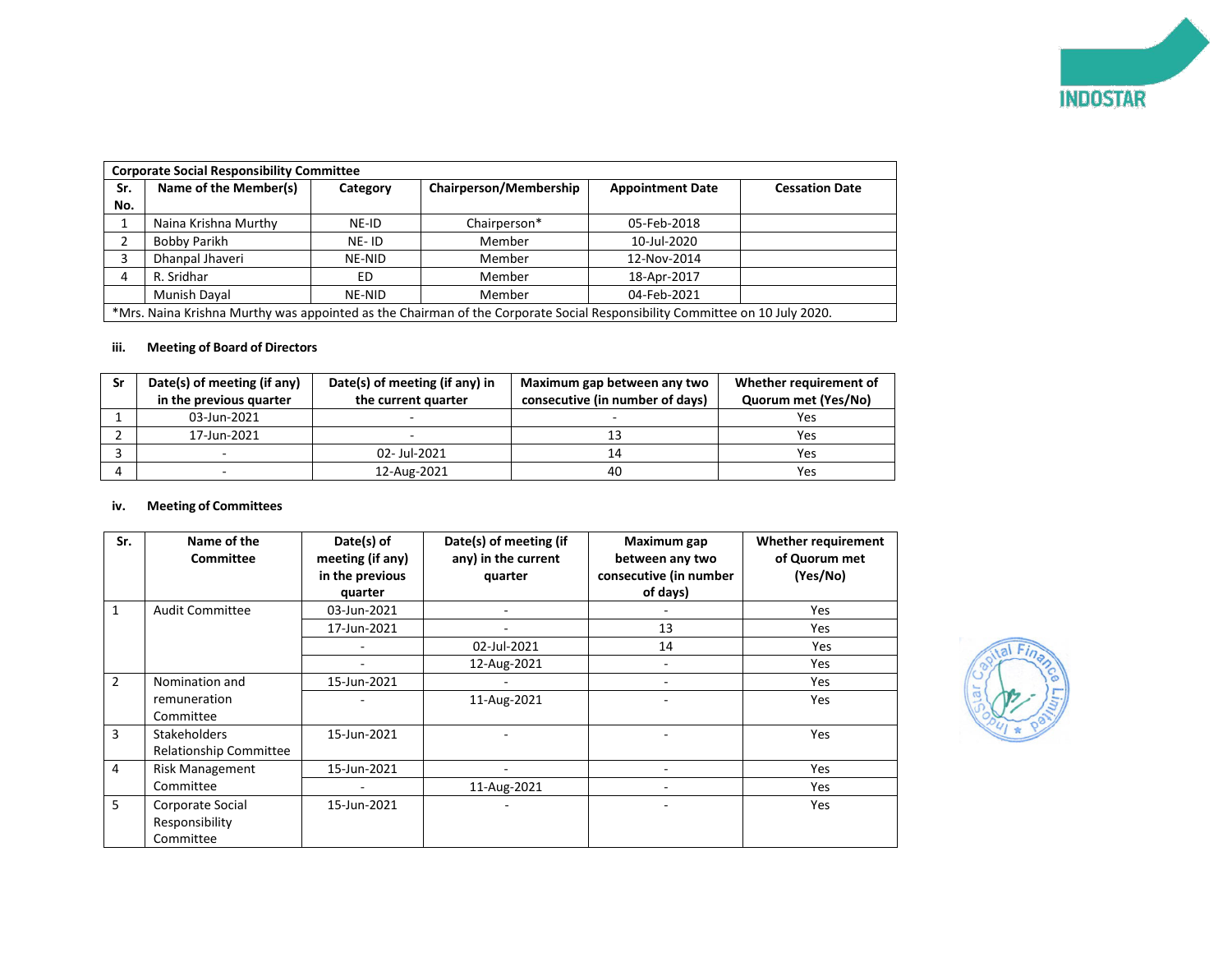

### **v. Related Party Transactions**

| Sr | <b>Subject</b>                                                                                            | Compliance status (Yes/No/NA) |
|----|-----------------------------------------------------------------------------------------------------------|-------------------------------|
|    | Whether prior approval of audit committee obtained                                                        | Yes                           |
|    | Whether shareholder approval obtained for material RPT                                                    | Not Applicable                |
|    | Whether details of RPT entered into pursuant to omnibus approval have been<br>reviewed by Audit Committee | Yes                           |

### **vi. Affirmations**

- 1. The composition of Board of Directors is in terms of SEBI (Listing Obligations and Disclosure Requirements) Regulations, 2015. **Yes**
- 2. The composition of the following committeesisin terms of SEBI (Listing Obligations and Disclosure Requirements) Regulations, 2015
	- a. AuditCommittee **Yes**
	- b. Nomination&remuneration committee **Yes**
	- c. Stakeholdersrelationshipcommittee **Yes**
	- d. Risk management committee (applicable to the top 500 listed entities) **- Yes**
- 3. The committee members have been made aware of their powers, role and responsibilities as specified in SEBI (Listing Obligations and Disclosure Requirements) Regulations, 2015. **- Yes**
- 4. The meetings of the board of directors and the above committees have been conducted in the manner asspecified in SEBI (Listing Obligations and Disclosure Requirements) Regulations, 2015.**- Yes**
- 5. a. This report and/or the report submitted in the previous quarter has been placed before Board of Directors. **– Yes\*** b. Any comments/observations/advice of Board of Directors may be mentioned here:

### \*Notes:

- (1) This report will be submitted before the Board of Directors at the ensuing Board Meeting.
- (2) The report for the previous quarter i.e. 30 June 2021 was placed before the Board of Directors at their meeting held on 12 August 2021.

### **Annexure III**

1. Copy of the annual report including balance sheet, profit and loss account, directors report, corporate governance report, business responsibility report displayed on website-**Yes** 

- 2. Presence of Chairperson of Audit Committee at the Annual General Meeting **Yes**
- 3. Presence of Chairperson of the nomination and remuneration committee at the annual general meeting **Yes**
- 4. Presence of Chairperson of the Stakeholder Relationship committee at the annual general meeting **Yes**
- 5. Whether "Corporate Governance Report" disclosed in Annual Report **Yes**

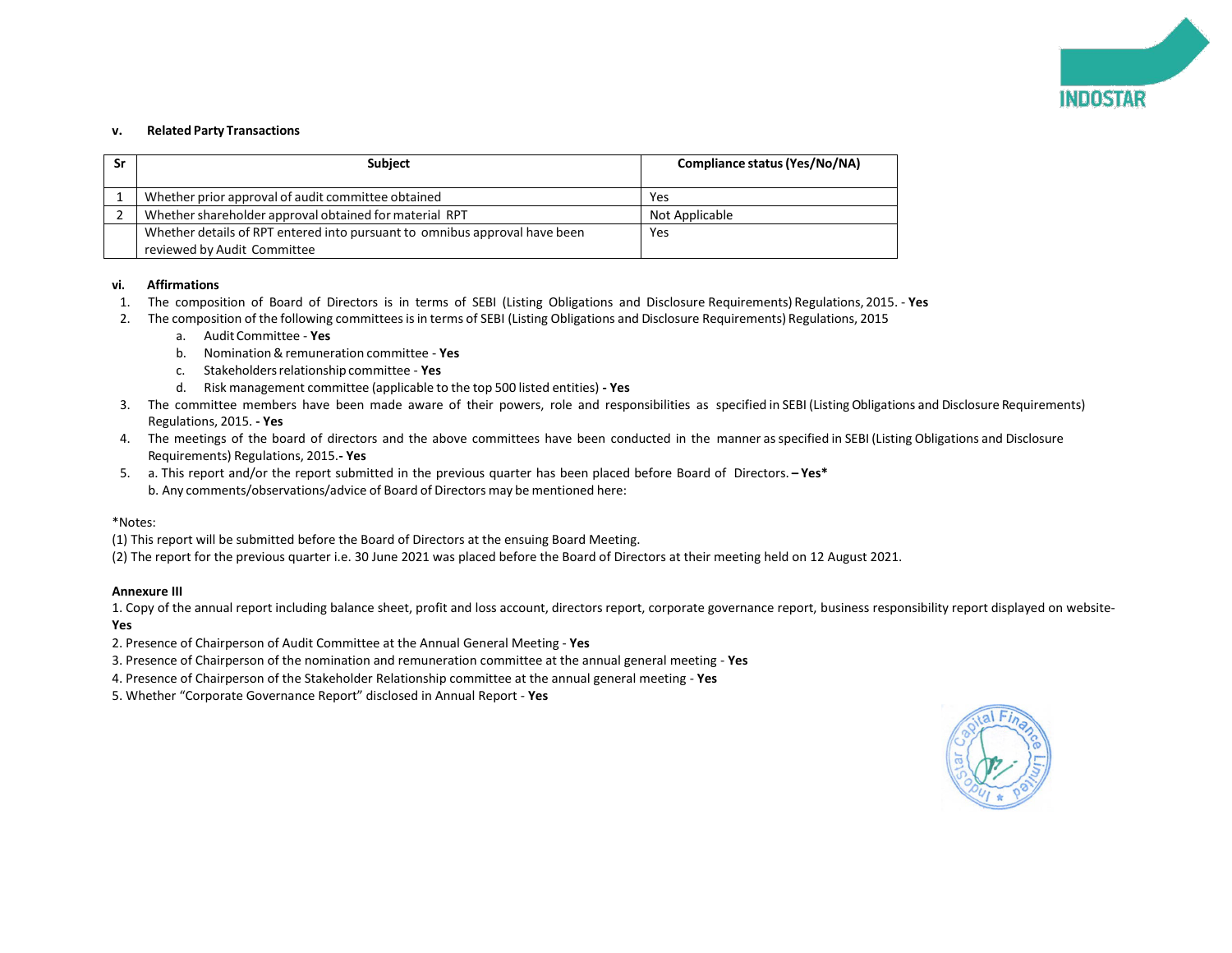

|                                                                           | <b>Additional Half yearly Disclosures</b>                                                                                                  |                                                                                                                                                                                       |                                                                                         |  |  |  |  |
|---------------------------------------------------------------------------|--------------------------------------------------------------------------------------------------------------------------------------------|---------------------------------------------------------------------------------------------------------------------------------------------------------------------------------------|-----------------------------------------------------------------------------------------|--|--|--|--|
|                                                                           | I. Disclosure of Loans/guarantees/comfort letters/securities etc. refer note below                                                         |                                                                                                                                                                                       |                                                                                         |  |  |  |  |
|                                                                           | (A) Any loan or any other form of debt advanced by the listed entity directly or indirectly to                                             |                                                                                                                                                                                       |                                                                                         |  |  |  |  |
| <b>Entity</b>                                                             | Aggregate amount advanced during six months                                                                                                | Balance outstanding at the end of six months                                                                                                                                          |                                                                                         |  |  |  |  |
| Promoter or any other entity<br>controlled by them                        | 0                                                                                                                                          | 0                                                                                                                                                                                     |                                                                                         |  |  |  |  |
| Promoter Group or any other entity<br>controlled by them                  | $\Omega$                                                                                                                                   | 0                                                                                                                                                                                     |                                                                                         |  |  |  |  |
| Directors (including relatives) or<br>any other entity controlled by them | 0                                                                                                                                          | 0                                                                                                                                                                                     |                                                                                         |  |  |  |  |
| KMPs or any other entity controlled<br>by them                            | 0                                                                                                                                          | 25,00,00,000                                                                                                                                                                          |                                                                                         |  |  |  |  |
|                                                                           |                                                                                                                                            | (B) Any guarantee /comfort letter (by whatever name called) provided by the listed entity directly or indirectly, in connection with any loan(s) or any other form of debt availed By |                                                                                         |  |  |  |  |
| <b>Entity</b>                                                             | Type (guarantee, comfort letter etc.)                                                                                                      | Aggregate amount of issuance during six months                                                                                                                                        | Balance outstanding at the end of six<br>months (taking into account any<br>invocation) |  |  |  |  |
| Promoter or any other entity<br>controlled by them                        | 0                                                                                                                                          | $\mathbf 0$                                                                                                                                                                           | 0                                                                                       |  |  |  |  |
| Promoter Group or any other entity<br>controlled by them                  | 0                                                                                                                                          | 0                                                                                                                                                                                     | 0                                                                                       |  |  |  |  |
| Directors (including relatives) or<br>any other entity controlled by them | $\Omega$                                                                                                                                   | $\Omega$                                                                                                                                                                              | $\Omega$                                                                                |  |  |  |  |
| KMPs or any other entity controlled<br>by them                            | 0                                                                                                                                          | 0                                                                                                                                                                                     | 0                                                                                       |  |  |  |  |
|                                                                           | (C) Any security provided by the listed entity directly or indirectly, in connection with any loan(s) or any other form of debt availed by |                                                                                                                                                                                       |                                                                                         |  |  |  |  |
| <b>Entity</b>                                                             | Type of security (cash, shares, etc.)                                                                                                      | Aggregate value of security provided during six<br>months                                                                                                                             | Balance outstanding at the end of six<br>months                                         |  |  |  |  |
| Promoter or any other entity<br>controlled by them                        | 0                                                                                                                                          | 0                                                                                                                                                                                     | 0                                                                                       |  |  |  |  |
| Promoter Group or any other entity<br>controlled by them                  | 0                                                                                                                                          | 0                                                                                                                                                                                     | 0                                                                                       |  |  |  |  |
| Directors (including relatives) or<br>any other entity controlled by them | 0                                                                                                                                          | 0                                                                                                                                                                                     | 0                                                                                       |  |  |  |  |
| KMPs or any other entity controlled<br>by them                            | $\Omega$                                                                                                                                   | 0                                                                                                                                                                                     | 0                                                                                       |  |  |  |  |